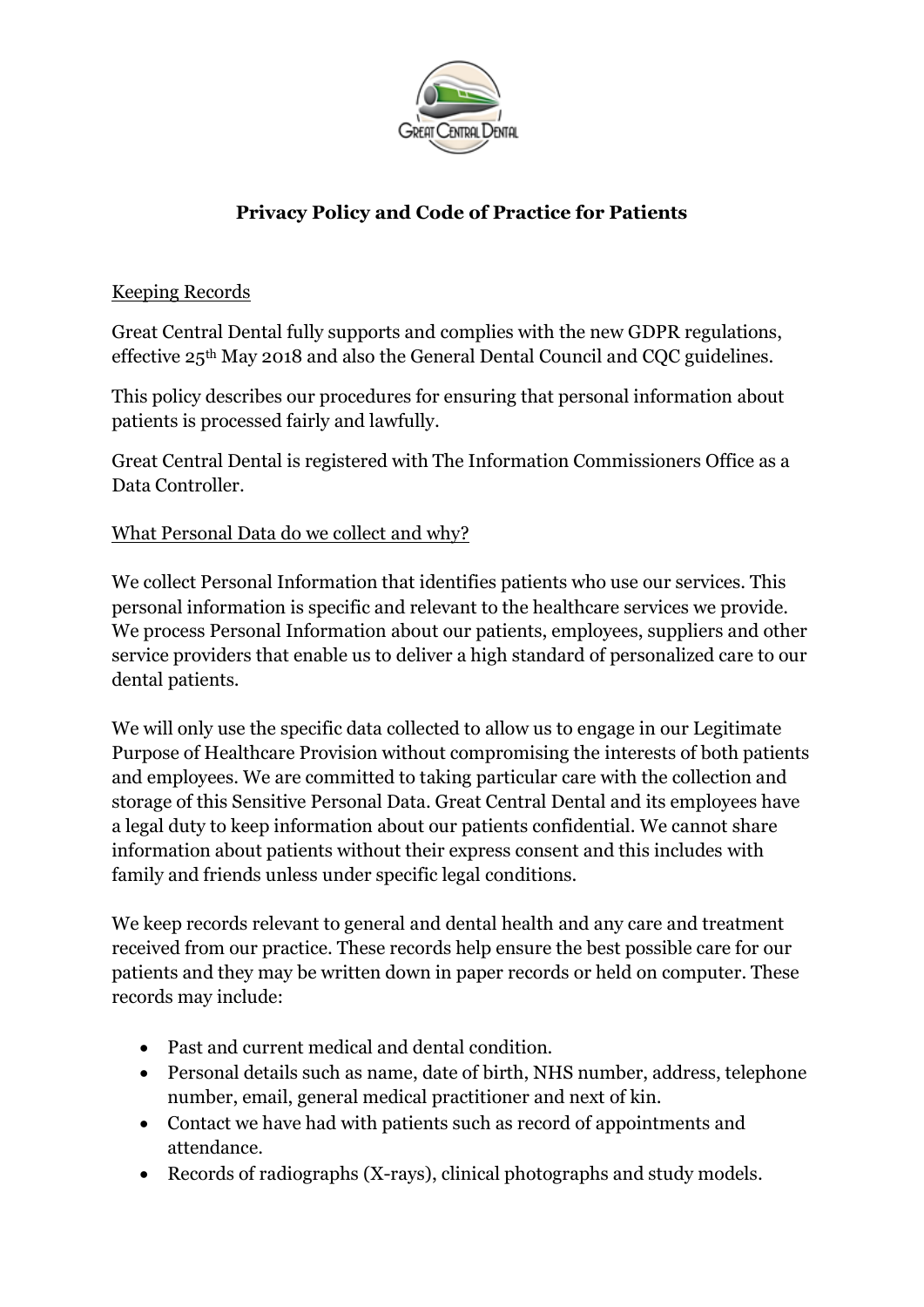

- Information about the treatment that we have provided or propose to provide and any associated costs.
- Relevant financial information for payment of any treatments and services.
- Notes of conversations/incidents that might occur for which a record needs to be kept.
- Records of consent to treatment.
- Any correspondence relating to patients with other health care professionals, for example in the Hospital, Community or Specialist services.

It is essential that patients' details are accurate and up to date. Patients must always check that their personal details are correct when they visit us and should kindly inform us of any changes as soon as possible.

## How we process or use Personal Data

We will process personal data that we hold about patients in the following way:

## Retaining information

We will retain patients' dental records while they are a patient of the practice and after they cease to be a patient for eleven years or for children, until age 25, whichever is longer.

#### Security of information

Personal data about our patients is held securely in the practice's computer system and/or in our manual filing system. The information is not accessible to the public and only trained and authorised members of staff have access to it. Our computer system has secure audit trails and we have the confidence of a highly secure cloud storage system.

#### Disclosure of information

In order to provide proper and safe dental care, we may need to disclose personal information about our patients to:

- their general medical practitioner
- the hospital or community dental services
- other health professionals caring for them